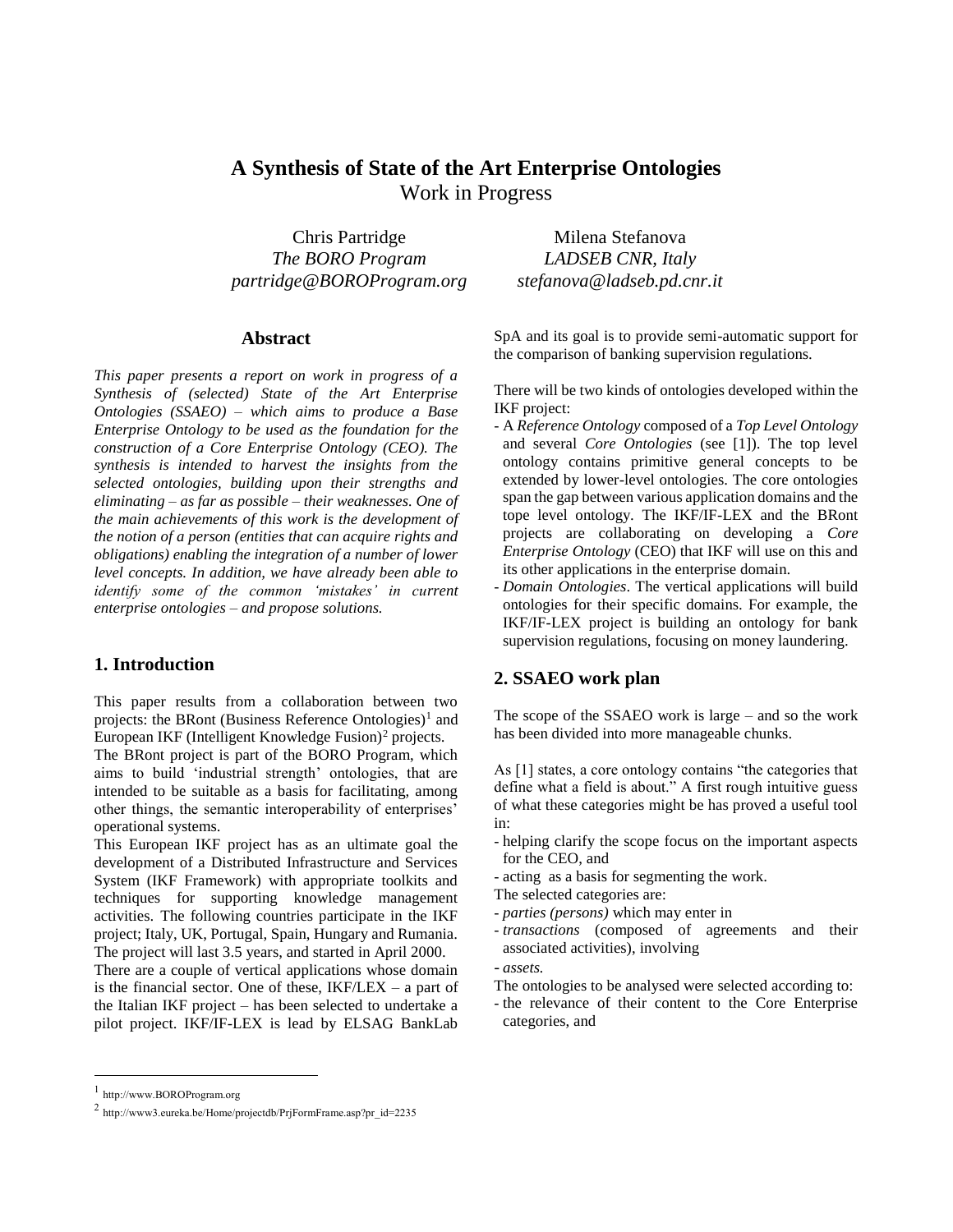- the clarity of the characterisation of the intended interpretations of this content (see [7], [11]).
- This gave us the following list:
- TOronto Virtual Enterprise TOVE (see [6], [13]),
- AIAI's Enterprise Ontology EO (see [3], [14]),
- Cycorp's Cyc® Knowledge Base CYC (see [2]),
- W.H. Inmon's Data Model Resource Book DMRB (see  $[10]$ ).

The work proceeds by analysing one category in one ontology at a time, and then re-interpreting the previous results in the light of any new insights. Initially, the work focuses on individual ontologies but as it proceeds there is enough information to start undertaking comparisons between ontologies. The final analysis will encompass analyses of both the individual ontologies and comparisons between them.

In each of the ontologies, the concepts and relations relating to the category being considered are examined for the clearness and uniformity of their descriptions and formalisations. Further, each concept is analysed for its coverage and extendibility in cases where the coverage is not complete. Relations between concepts that are not explicitly described, but clearly exist, are identified as well. In addition, for the sake of a clear interpretation, we have found it necessary to consider the top concepts (whether or not they are explicitly described).

An important part of the analysis is testing each concept and its relations against a number of standard examples and more specialized concepts. Further, a check is made against a number of standard difficult cases. Both these checks help to identify weaknesses in the coverage of the ontologies.

A key concern in the analysis is to understand how the various concepts interlink with one another, to better understand the unifying structure of the Enterprise ontology.

At various stages during the analysis an interim ontology is synthesised from the strengths found in the analysis, in such a way as to eliminate the known weaknesses – and itself analysed. In the final synthesis, all the categories in all the ontologies are combined into a base CEO ontology.

At this time, the SSAEO work is concluding the analysis of the Parties (Persons) category for the EO and TOVE ontologies – and early drafts of synthesised ontologies are being reviewed. There is still substantial work that needs to be done in determining the precise relations between concepts, such as *LEGAL ENTITY* and *OWNERSHIP* within the EO.

## **3. Initial Findings**

Though both the ontologies have many important insights and provide much useful material – our most general findings, at this stage, are that none of the ontologies:

- adequately meet our criteria of clear characterisation, or - really share a common view of what an organisation is.

Taken together, these findings mean that the creation of the synthesised base CEO ontology cannot just be a simple merging of the common elements of the selected ontologies.

We now illustrate these findings with examples. We also show how we synthesised a resolution to some of these problems - for the two ontologies we have analysed.

## **3.1. Clear Characterisation**

With an unclear characterisation it can be difficult to work out the intended interpretation – in the worst case, impossible to decide between competing interpretations. There are many different ways in which the characterisation can be unclear – as we show below.



Figure 1. Simplified EO overview

In both TOVE and EO we found no clear overview of the structure – so we developed graphical representations based upon ER diagrams to help us understand it. Figures 1 & 2 provide simplified versions of these.



Figure 2. Simplified TOVE overview

Both TOVE and EO make use of a number of top concepts. A top ontology – or top concepts – can provide a useful structure for defining and using domain concepts and relations – segmenting the enterprise and other domains into general categories. However, if this is not done properly it can have the opposite effect.

Some of the problems we encountered with the top concepts and the domain analysis are: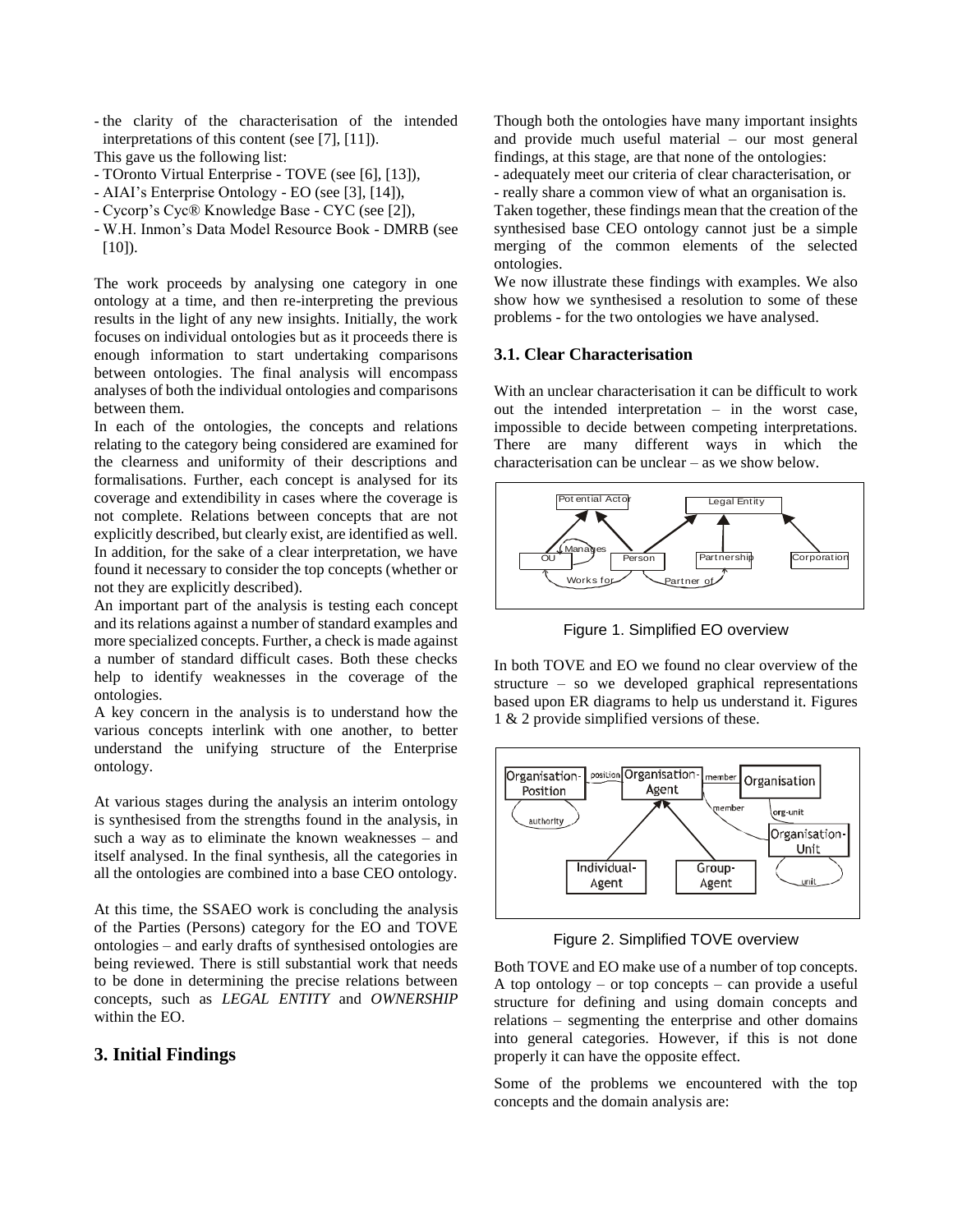- *Insufficient characterisation of the disjointness of top concepts*. For example, in the informal EO the relationship between the top concepts *ENTITY,* and *ROLE* is not clear – in particular, whether *ROLES* can be *ENTITIES* or not, and so whether they can enter into *RELATIONSHIPS*.
- The same lack of care in characterising disjointness (and overlapping) exists at the domain level in both TOVE and EO. We found this can make it impossible to definitely determine the intended interpretation. For example, in TOVE the formalisation allows an *ORGANISATION-UNIT* to be an *ORGANISATION* – though this seems counter-intuitive, and probably not what the authors intended.
- *Not applying top concepts*. TOVE states that a fluent is "a [type of] predicate or function whose value may change with time". But it does not identify which predicates in its ontology are fluents – leaving this to the readers, who have to make their own judgements. Supplying such information would have helped not only the users of the ontology but also its creators and designers. For example, the TOVE's creators end up (probably unintentionally) having to regard *ORGANISATION* as a fluent – when in the normal (commonsense) use of the concept it is not.
- *Messy formalization trajectories.* EO formalizes its concepts in logical systems (Ontolingua and KIF), which rely on their own (different) top concepts. An attempt for a clear formalisation trajectory has been made (see [14]), but unfortunately this does not match very well with the informal specification. For example, in the informal EO it is stated that each *RELATIONSHIP* is also an *ENTITY*, but is not defined as such in the formalization. Furthermore some *RELATIONSHIPS* are defined in the formalization as *classes* and others are defined as *relations* without explaining what the motivations for these choices are (e.g., *SALE* is a *RELATIONSHIP* formalized as a *class*, *HAVE- CAPABILITY* is a *RELATIONSHIP* formalized as a *relation*). This becomes a more serious problem if the formalisation is meant to be taken as the more accurate version.
- *Failing to use general concepts to achieve uniformity*. Both TOVE and EO fail to use top concepts to describe in a uniform way core relations and concepts. This hampers understanding. Typical examples are the *part-of* relation, used in describing the decomposition of organizations into smaller units, and the relation, which shows the different ways for *participation* in organizations. For example, TOVE introduces two kinds of *part-of* relations: *org- unit* (between *ORGANISATION* and *ORGANISATION-UNIT*), and *unit* (between two *ORGANISATION-UNITs*). These relations express *ORGANISATION* and *ORGANISATION-UNIT* decompositions, but are not explicitly unified under a common relation. In the EO several ways of participating in a company are considered, as a partner (*partner\_of* relation between *PERSON* and *PARTNERSHIP*), as an

employee (*works\_for* relation between *PERSON* and *OU*), as a shareholder in a corporation (only in the informal EO specification, see [14]). These ways of participation are not unified in the EO.

- *Insufficient analysis*. As an example consider the EO concepts of *OWNERSHIP* and *SHAREHOLDING* (see [14]) which are formally unrelated, while *SHAREHOLDING* as evident from its informal and formal definitions represents the ownership relation between a *CORPORATION* and its owners.

#### **3.2. Common view of an organization**

Figures 1 & 2 give a broad picture of the concepts included in the analysis of TOVE and EO. As even a cursory glance can tell there are significant differences.

There are many examples in both TOVE and EO of how a better analysis would have led to more similar views:

- *Insufficient analysis.* In TOVE, for example, it seems that an *ORGANISATION* is not an *AGENT*, but has *AGENTS* as members. Yet there are many examples of organisations (such as the EU or NATO), which have other organisations as members.
- *Missing Links.* In the EO, the relation between the concepts *OU* and *LEGAL ENTITY* is unclear. All that we are told is that a *LEGAL ENTITY* "may correspond to a single *OU*" (see [14]). No further analysis (informal or formal) of the link between these two concepts is given.
- *Implicit context dependencies*. In the EO, the concept *LEGAL ENTITY*, is not well thought out – having several (informally inconsistent) descriptions. It seems that the intended meaning actually depends on a particular jurisdiction (in this case on the current UK jurisdiction)  $$ though it is not clear that the authors recognise this. This dependence is inappropriate in the modern global economy – and it raises potential problems should the UK jurisdiction change. For example, the *LEGAL ENTITY* concept would no longer be the "union of *PERSON, CORPORATION,* and *PARTNERSHIP*".

## **3.3. Unifying the Core Concepts: Person**

Part of the synthesis work is to analyse the ontologies in preparation for a synthesised common view. A vital missing element from both the ontologies is a unifying core category.

To resolve this, we have introduced the concept *PERSON (PARTY),* which can be a *NATURAL PERSON* or *SOCIALLY CONSTRUCTED PERSON* (*SOCIAL PERSON* in short). This acts as the catalyst for transforming the ontologies into ones with similar characteristics. The next step (which we will undertake soon) is to merge them into a single synthesised ontology.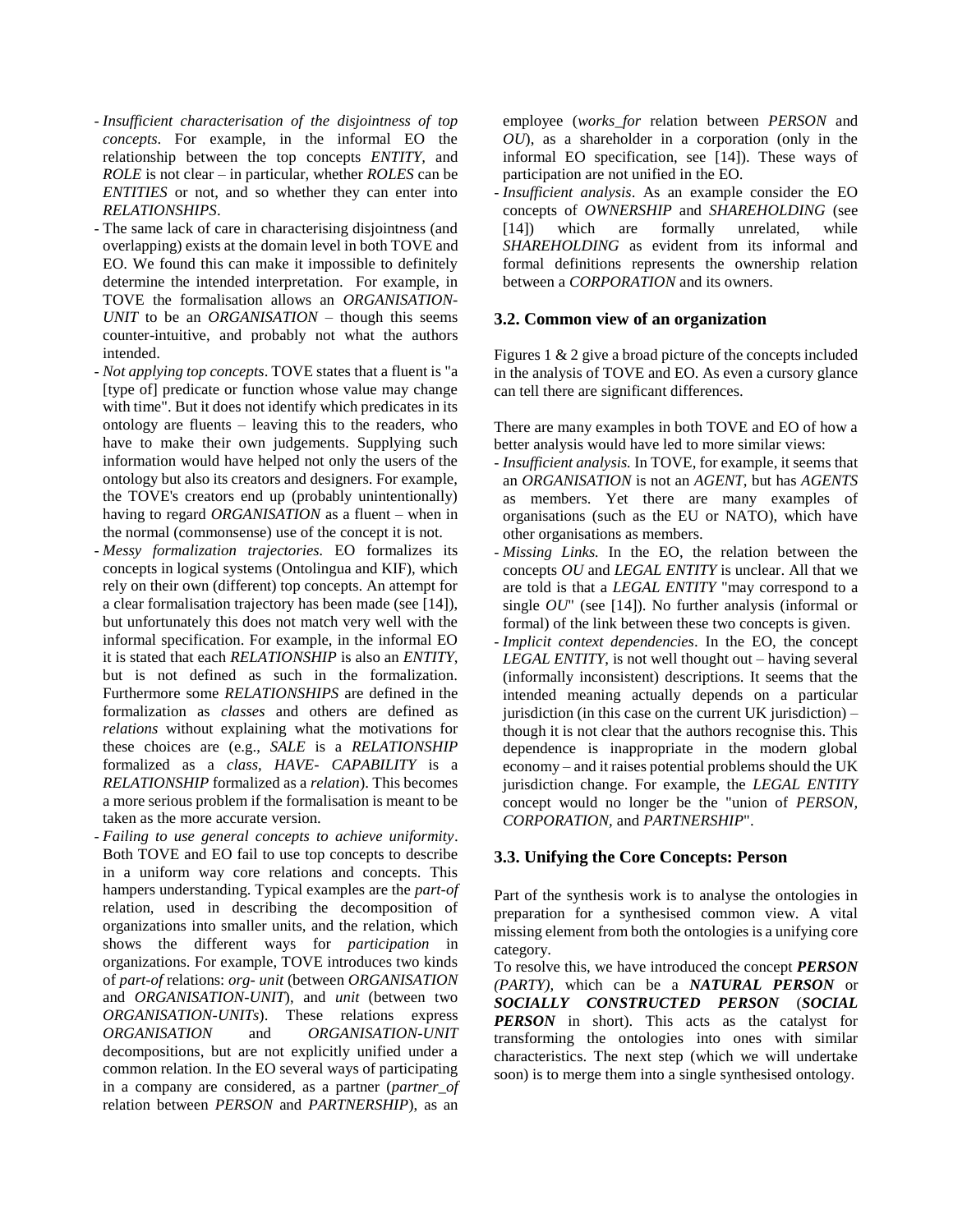The result of introducing *PERSON* into the EO ontology is shown in Figure. 3. A comparison of this with Figure 1 shows how *PERSON* has unified the taxonomy.

To give the reader some idea of how the transformation was effected, we describe the steps we went through. The EO concepts *LEGAL ENTITY* and *OU* are generalized into the concept *PERSON*. The EO concept *PERSON* (human being) is renamed into *NATURAL PERSON*. *OU* becomes *SOCIAL PERSON*, while *LEGAL ENTITY* is taken completely out and substituted with the context independent notion of *LEGALLY CONSTRUCTED PERSON* (*LEGAL PERSON* in short).



Figure 3. EO transformation

Note that *LEGAL PERSON* is not the same concept as the EO *LEGAL ENTITY*, since it is intended to represent parties which are constructed according to a legal jurisdiction, but not necessarily recognised by it as legal persons (in EO terms, *LEGAL ENTITY*s). For example, in UK a partnership is not legally recognized as a person (it cannot sign contracts in its name) but it is a *LEGALLY CONSTRUCTED PESRON*, because there are legal constitution rules for partnerships. Finally the two participation relations, *partner\_of* and *works\_for* are consolidated under a general *participation* relation, and the relation *manages* is renamed into *person-part* (which is a particular kind of *part\_of* relation).

The result of introducing *PERSON* into the TOVE ontology is shown in Figure 4. As before, a comparison of this with Figure 1 shows how *PERSON* has unified the taxonomy. The transformation steps between Figure 2 and Figure 4 are similar in many respects to those between Figures 1 and 2.



## Figure 4. TOVE transformation

## **4. Conclusion**

Even at this early stage our work has revealed the need for a substantial improvement in enterprise ontologies to bring them up to 'industrial strength'. Hopefully, our work will go some way towards realising this.

# **5. Acknowledgements**

We would like to thank to the IKF Project in general and to ELSAG SpA in particular for making this research possible. Furthermore we would like to thank to Allesandro Oltramale, Claudio Masolo, and Nicola Guarino for the numerous fruitful discussions we had on topics related to ontologies and organisations.

## **6. References**

- [1] Breuker J, Valente A., Winkels R. *Legal Ontologies: A Functional View* in P.R.S. Visser and R.G.F. Winkels, Proceedings of the First International Workshop on Legal Ontologies, 1997
- [2] CYC <http://www.cyc.com/publications.html>
- [3] EO, http:// www.aiai.ed.ac.uk /project/ enterprise/enterprise/ ontology.html
- [5] Fox, M.S., Chionglo, J., Fadel, F., *A Common-Sense Model of the Enterprise*, Proceedings of the Industrial Engineering Research Conference 1993.
- [6] Fox, M.S., Barbuceanu, M., and Gruninger, M., *An Organisation Ontology for Enterprise Modelling: Preliminary Concepts for Linking Structure and Behaviour*, Computers in Industry, Vol. 29, pp. 123- 134.
- [7] Gruber, T., *Toward Principles for the Design of Ontologies Used for Knowledge Sharing*, in *Formal Ontology in Conceptual Analysis and Knowledge Representation,* Nicola Guarino and Roberto Poli ed., 1993.
- [8] Guarino, N., *Semantic Matching: Formal Ontological Distinctions for Information Organization, Extraction, and Integration.* In M. T. Pazienza (ed.) Information Extraction: A Multidisciplinary Approach to an Emerging Information Technology, 1997.
- [9] Hay David C., *Data Model Patterns: Conventions of Thought*, Dorset House, 1997.
- [10] Inmon W.H.. *The Data Model Resource Book: A Library of Logical Data and Data Warehouse Models*, John Wiley and Sons, 1997.
- [11] Partridge, C. *Business Objects: Re-Engineering for Re-Use*, Butterworth-Heinemann, 1996.
- [13] TOVE http://www.eil.utoronto.ca/tove/